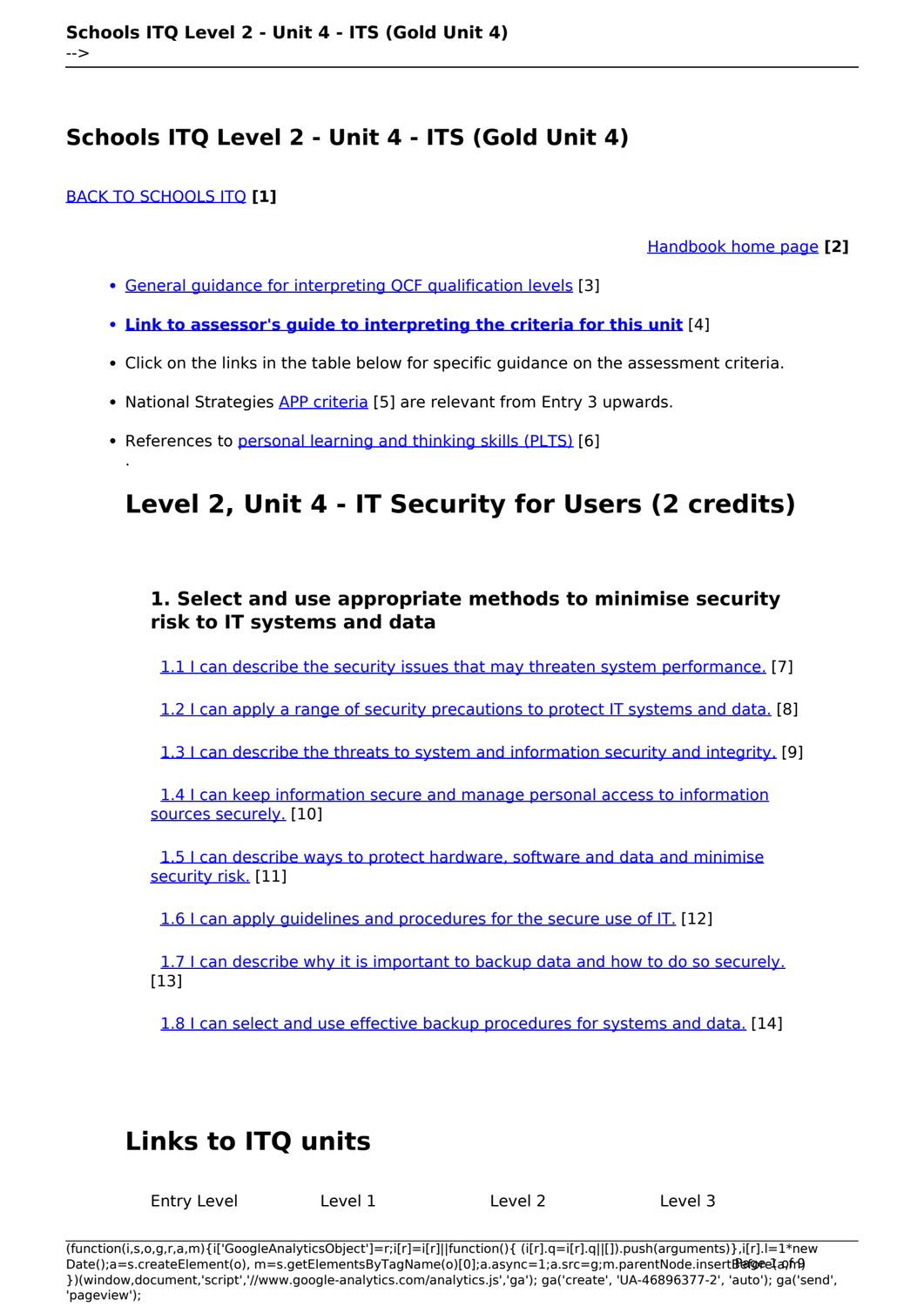-->

 [Entry Level 1,](https://theingots.org/community/siel1u1) [Unit 1 - Improving](https://theingots.org/community/siel1u1) **[Productivity Using](https://theingots.org/community/siel1u1)** [IT \(1 credit\)](https://theingots.org/community/siel1u1) [16] [Level 1, Unit 1 -](https://theingots.org/community/sil1u1) **[Improving](https://theingots.org/community/sil1u1)** [Productivity Using](https://theingots.org/community/sil1u1) [IT \(3 credits\)](https://theingots.org/community/sil1u1) [17] [Level 2, Unit 1 -](https://theingots.org/community/sil2u1) **[Improving](https://theingots.org/community/sil2u1) [Productivity Using](https://theingots.org/community/sil2u1)** [IT \(4 credits\)](https://theingots.org/community/sil2u1) [18] [Level 3, Unit 1 -](https://theingots.org/community/sil3u1) [Improving](https://theingots.org/community/sil3u1) [Productivity Using](https://theingots.org/community/sil3u1) [IT \(5 credits\)](https://theingots.org/community/sil3u1) [19] [Entry Level 2,](https://theingots.org/community/siel2u1) [Unit 1 - Improving](https://theingots.org/community/siel2u1) [Productivity Using](https://theingots.org/community/siel2u1) [IT \(2 credits\)](https://theingots.org/community/siel2u1) [20] [Level 1, Unit 2 -](https://theingots.org/community/sil1u2) [Website Software](https://theingots.org/community/sil1u2) [\(3 credits\)](https://theingots.org/community/sil1u2) [21] [Level 2, Unit 2 -](https://theingots.org/community/sil2u2) [Website Software](https://theingots.org/community/sil2u2) [\(4 credits\)](https://theingots.org/community/sil2u2) [22] [Level 3, Unit 2 -](https://theingots.org/community/sil3u2) [Website Software](https://theingots.org/community/sil3u2) [\(5 credits\)](https://theingots.org/community/sil3u2) [23] [Entry Level 2,](https://theingots.org/community/siel2u2) [Unit 2 - Using ICT](https://theingots.org/community/siel2u2) [to Select and](https://theingots.org/community/siel2u2) **[Exchange](https://theingots.org/community/siel2u2)** [Information \(2](https://theingots.org/community/siel2u2) [credits\)](https://theingots.org/community/siel2u2) [24] [Level 1, Unit 3 -](https://theingots.org/community/sil1u3) **[Using](https://theingots.org/community/sil1u3) [Collaborative](https://theingots.org/community/sil1u3)** [Technologies \(3](https://theingots.org/community/sil1u3) [credits\)](https://theingots.org/community/sil1u3) [25] [Level 2, Unit 3 -](https://theingots.org/community/sil2u3) **[Using](https://theingots.org/community/sil2u3) [Collaborative](https://theingots.org/community/sil2u3)** [Technologies \(4](https://theingots.org/community/sil2u3) [credits\)](https://theingots.org/community/sil2u3) [26] [Level 3, Unit 3 -](https://theingots.org/community/sil3u3) **[Using](https://theingots.org/community/sil3u3) [Collaborative](https://theingots.org/community/sil3u3)** [Technologies \(6](https://theingots.org/community/sil3u3) [credits\)](https://theingots.org/community/sil3u3) [27] [Entry Level 2,](https://theingots.org/community/siel2u3) [Unit 3 - Online](https://theingots.org/community/siel2u3) [Basics \(2 credits\)](https://theingots.org/community/siel2u3) [28] [Level 1, Unit 4 -](https://theingots.org/community/sil1u4) [IT Security for](https://theingots.org/community/sil1u4) [Users \(1 credit\)](https://theingots.org/community/sil1u4) [29] [Level 2, Unit 4 -](https://theingots.org/community/sil2u4) [IT Security for](https://theingots.org/community/sil2u4) [Users \(2 credits\)](https://theingots.org/community/sil2u4) [30] [Level 3, Unit 4 -](https://theingots.org/community/sil3u4) [IT Security for](https://theingots.org/community/sil3u4) [Users \(3 credits\)](https://theingots.org/community/sil3u4) [31] [Entry Level 2,](https://theingots.org/community/siel2u4) [Unit 4 -Desktop](https://theingots.org/community/siel2u4) **[Publishing](https://theingots.org/community/siel2u4)** [Software \(2](https://theingots.org/community/siel2u4) [credits\)](https://theingots.org/community/siel2u4) [32] [Level 1, Unit 5 -](https://theingots.org/community/sil1u5) **[Spreadsheet](https://theingots.org/community/sil1u5)** [Software \(3](https://theingots.org/community/sil1u5) [credits\)](https://theingots.org/community/sil1u5) [33] [Level 2, Unit 5 -](https://theingots.org/community/sil2u5) **[Spreadsheet](https://theingots.org/community/sil2u5)** [Software \(4](https://theingots.org/community/sil2u5) [credits\)](https://theingots.org/community/sil2u5) [34] [Level 3, Unit 5 -](https://theingots.org/community/sil3u5) **[Spreadsheet](https://theingots.org/community/sil3u5)** [Software \(6](https://theingots.org/community/sil3u5) [credits\)](https://theingots.org/community/sil3u5) [35] [Entry Level 2,](https://theingots.org/community/siel2u5) [Unit 5 - Using ICT:](https://theingots.org/community/siel2u5) [Safe Working](https://theingots.org/community/siel2u5) [Practices \(1](https://theingots.org/community/siel2u5) [credit\)](https://theingots.org/community/siel2u5) [36] [Level 1, Unit 6 -](https://theingots.org/community/sil1u6) **[Specialist](https://theingots.org/community/sil1u6)** [Software \(2](https://theingots.org/community/sil1u6) [credits\)](https://theingots.org/community/sil1u6) [37] [Level 2, Unit 6 -](https://theingots.org/community/sil2u6) **[Specialist](https://theingots.org/community/sil2u6)** [software \(3](https://theingots.org/community/sil2u6) [credits\)](https://theingots.org/community/sil2u6) [38] [Level 3, Unit 6 -](https://theingots.org/community/sil3u6) **[Specialist](https://theingots.org/community/sil3u6)** [Software \(4](https://theingots.org/community/sil3u6) [credits\)](https://theingots.org/community/sil3u6) [39] [Entry Level 2,](https://theingots.org/community/siel2u6) [Unit 6 - Using ICT](https://theingots.org/community/siel2u6) [in the Workplace](https://theingots.org/community/siel2u6) [\(3 credits\)](https://theingots.org/community/siel2u6) [40] [Level 1, Unit 7 -](https://theingots.org/community/sil1u7) [Word Processing](https://theingots.org/community/sil1u7) [\(3 credits\)](https://theingots.org/community/sil1u7) [41] [Level 2, Unit 7 -](https://theingots.org/community/sil2u7) [Word processing](https://theingots.org/community/sil2u7) [\(4 credits\)](https://theingots.org/community/sil2u7) [42] [Level 3, Unit 7 -](https://theingots.org/community/sil3u7) [Word Processing](https://theingots.org/community/sil3u7) [Software \(6](https://theingots.org/community/sil3u7) [credits\)](https://theingots.org/community/sil3u7) [43] [Entry Level 2,](https://theingots.org/community/siel2u7) [Unit 7 - Imaging](https://theingots.org/community/siel2u7) [software \(2](https://theingots.org/community/siel2u7) [credits\)](https://theingots.org/community/siel2u7) [44] [Level 1, Unit 8 -](https://theingots.org/community/sil1u8) [Using the Internet](https://theingots.org/community/sil1u8) [\(3 credits\)](https://theingots.org/community/sil1u8) [45] [Level 2, Unit 8 -](https://theingots.org/community/sil2u8) [Using the internet](https://theingots.org/community/sil2u8) [\(4 credits\)](https://theingots.org/community/sil2u8) [46] [Level 3, Unit 8 -](https://theingots.org/community/sil3u8) [Using the Internet](https://theingots.org/community/sil3u8) [\(5 credits\)](https://theingots.org/community/sil3u8) [47] [Entry Level 2,](https://theingots.org/community/siel2u8) [Unit 8 - Using ICT](https://theingots.org/community/siel2u8) [Equipment in a](https://theingots.org/community/siel2u8) [Work Place \(2](https://theingots.org/community/siel2u8) [credits\)](https://theingots.org/community/siel2u8) [48] [Level 1, Unit 9 -](https://theingots.org/community/sil1u9) [Drawing and](https://theingots.org/community/sil1u9) [planning \(2](https://theingots.org/community/sil1u9) [credits\)](https://theingots.org/community/sil1u9) [49] [Level 2, Unit 9 -](https://theingots.org/community/sil2u9) [Drawing and](https://theingots.org/community/sil2u9) [planning \(3](https://theingots.org/community/sil2u9) [credits\)](https://theingots.org/community/sil2u9) [50] [Level 3, Unit 9 -](https://theingots.org/community/sil3u9) [Drawing and](https://theingots.org/community/sil3u9) [Planning Software](https://theingots.org/community/sil3u9) [\(4 credits\)](https://theingots.org/community/sil3u9) [51] [Entry Level 2,](https://theingots.org/community/siel2u9) [Unit 9 - Using](https://theingots.org/community/siel2u9) [Word Processing](https://theingots.org/community/siel2u9) [Software \(2](https://theingots.org/community/siel2u9) [credits\)](https://theingots.org/community/siel2u9) [52] [Level 1, Unit 10 -](https://theingots.org/community/sil1u10) **[Presentation](https://theingots.org/community/sil1u10)** [Software \(3](https://theingots.org/community/sil1u10) [credits\)](https://theingots.org/community/sil1u10) [53] [Level 2, Unit 10 -](https://theingots.org/community/sil2u10) **[Presentation](https://theingots.org/community/sil2u10)** [software \(4](https://theingots.org/community/sil2u10) [credits\)](https://theingots.org/community/sil2u10) [54] [Level 3, Unit 10 -](https://theingots.org/community/sil3u10) **[Presentation](https://theingots.org/community/sil3u10)** [Software \(6](https://theingots.org/community/sil3u10) [credits\)](https://theingots.org/community/sil3u10) [55] [Entry Level 2,](https://theingots.org/community/siel2u10) [Level 1, Unit 11 -](https://theingots.org/community/sil1u11) [Level 2, Unit 11 -](https://theingots.org/community/sil2u11) [Level 3, Unit 11 -](https://theingots.org/community/sil3u11)

[\(function\(i,s,o,g,r,a,m\){i\['GoogleAnalyticsObject'\]=r;i\[r\]=i\[r\]||function\(\){ \(i\[r\].q=i\[r\].q||\[\]\).push\(arguments\)},i\[r\].l=1\\*new](https://theingots.org/community/siel2u10) Date();a=s.createElement(o), m=s.getElementsByTagName(o)[0];a.async=1;a.src=g;m.parentNode.insertBහ@eේ a,mp [}\)\(window,document,'script','//www.google-analytics.com/analytics.js','ga'\); ga\('create', 'UA-46896377-2', 'auto'\); ga\('send',](https://theingots.org/community/siel2u10) ['pageview'\);](https://theingots.org/community/siel2u10)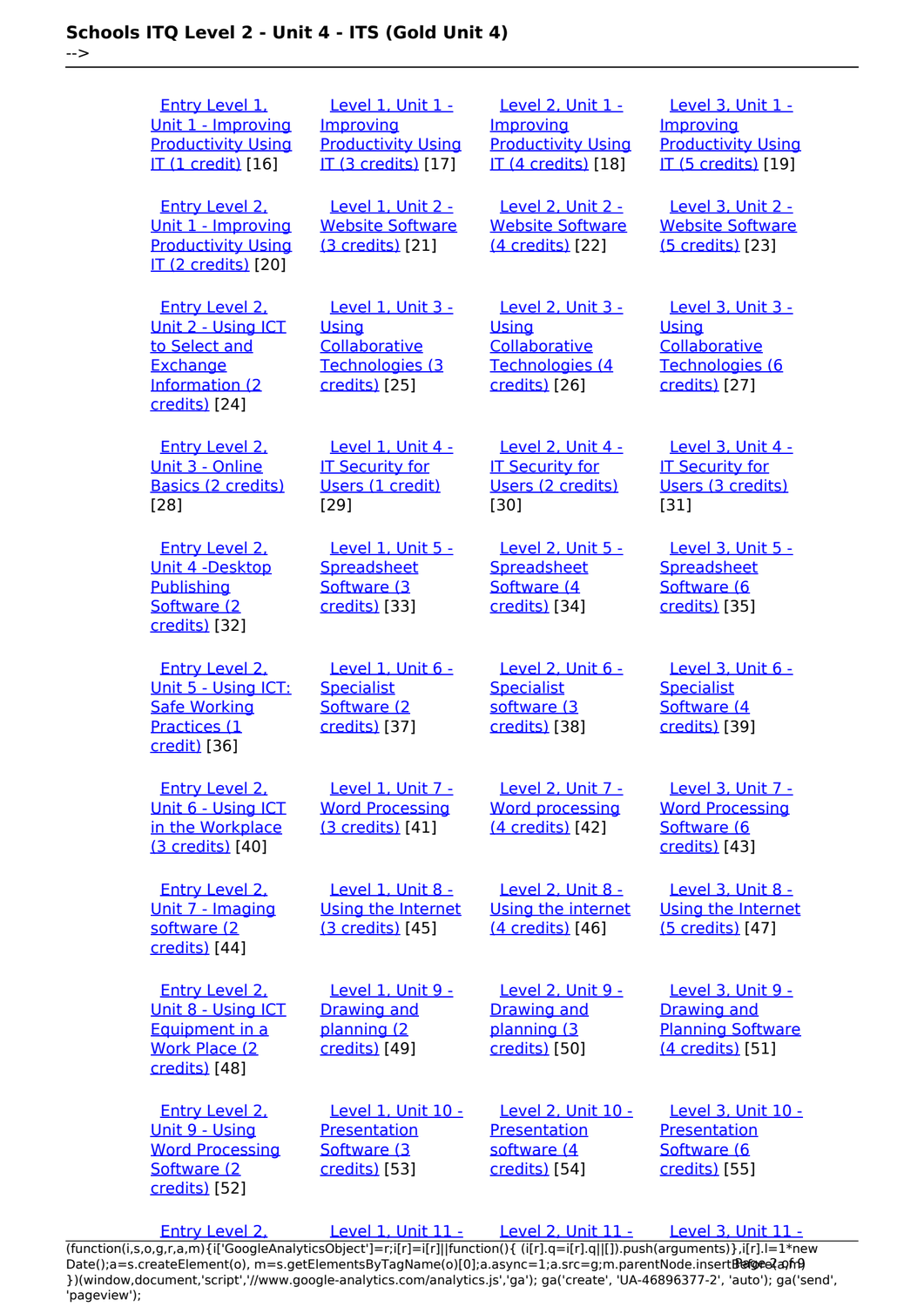-->

| Unit 10 - ICT for<br>Employment (1<br>credit) [56]                                                            | Database<br>Software (3<br>credits) [57]                                                  | Database software<br>(4 credits) [58]                                                       | <b>Database</b><br>Software (6<br>credits) [59]                                                     |
|---------------------------------------------------------------------------------------------------------------|-------------------------------------------------------------------------------------------|---------------------------------------------------------------------------------------------|-----------------------------------------------------------------------------------------------------|
| <b>Entry Level 2.</b><br>Unit 11 - Audio<br>and Video<br>Software (2<br>credits) [60]                         | Level 1, Unit 12 -<br><b>Desktop</b><br>Publishing<br>Software (3<br>credits) [61]        | <b>Level 2, Unit 12 -</b><br><b>Desktop</b><br>Publishing<br>Software (4<br>credits) [62]   | <b>Level 3, Unit 12 -</b><br><b>Desktop</b><br>Publishing<br>Software (5<br>credits) [63]           |
| <b>Entry Level 2.</b><br><u> Unit 12 -</u><br>Presentation<br>Software (2<br>credits) [64]                    | Level 1, Unit 13 -<br><b>Using Email (2)</b><br>credits) [65]                             | Level 2, Unit 13 -<br><b>Using Email (3)</b><br>credits) [66]                               | Level 3, Unit 13 -<br><b>Using Email (3</b><br>credits) [67]                                        |
| <b>Entry Level 3.</b><br>Unit 1 - Improving<br><b>Productivity Using</b><br><b>IT (3 credits)</b> [68]        | Level 1, Unit 14 -<br><b>Audio Software (2)</b><br>credits) [69]                          | <b>Level 2, Unit 14 -</b><br><b>Audio Software (3)</b><br>credits) [70]                     | Level 3, Unit 14 -<br><b>Audio Software (4</b><br>credits) [71]                                     |
| <b>Entry Level 3.</b><br>Unit 2 - Online<br>Basics (1 credit)<br>$[72]$                                       | Level 1, Unit 15 -<br><b>Imaging Software</b><br>(3 credits) [73]                         | Level 2, Unit 15 -<br><b>Imaging Software</b><br>(4 credits) [74]                           | Level 3, Unit 15 -<br><b>Imaging Software</b><br>(5 credits) [75]                                   |
| <b>Entry Level 3,</b><br>Unit 3 - Desktop<br>Publishing<br>Software (2<br>credits) [76]                       | Level 1, Unit 16 -<br><b>IT Communication</b><br><b>Fundamentals (2)</b><br>credits) [77] | Level 2. Unit 16 -<br><b>IT Communication</b><br><b>Fundamentals (2)</b><br>credits) [78]   | Level 3. Unit 17 -<br>Video Software (4<br>credits) [79]                                            |
| <b>Entry Level 3.</b><br>Unit 4 - Displaying<br><b>Information Using</b><br>ICT (3 credits) [80]              | Level 1, Unit 17 -<br>Video Software (2)<br>credits) [81]                                 | Level 2, Unit 17 -<br>Video Software (3)<br>credits) [82]                                   | <b>Level 3, Unit 23 -</b><br><b>Multimedia</b><br>Software (6<br>credits) [83]                      |
| <b>Entry Level 3.</b><br>Unit 5 - Using ICT<br>to Find<br>Information (3)<br>credits) [84]                    | Level 1, Unit 18 -<br><b>IT Software</b><br><b>Fundamentals (3)</b><br>credits) [85]      | <b>Level 2. Unit 18 -</b><br><b>IT Software</b><br><b>Fundamentals (3)</b><br>credits) [86] | <b>Level 3. Unit 24 -</b><br><b>Additive</b><br>Manufacture (6<br>credits) [87]                     |
| <b>Entry Level 3.</b><br><u>Unit 6 -</u><br>Communicating<br><b>Information Using</b><br>ICT (3 credits) [88] | Level 1, Unit 19 -<br><b>IT User</b><br><b>Fundamentals (3)</b><br>credits) [89]          | <b>Level 2, Unit 19 -</b><br><b>IT User</b><br><b>Fundamentals (3)</b><br>credits) [90]     | <b>Level 3, Unit 27 -</b><br><b>Design Software</b><br>(5 credits) [91]                             |
| <b>Entry Level 3.</b><br>Unit 7 - Producing<br><b>Charts Using ICT</b><br>(3 credits) [92]                    | Level 1, Unit 20 -<br><b>Using Mobile IT</b><br>Devices (2 credits)<br>[93]               | <b>Level 2, Unit 20 -</b><br><b>Using Mobile IT</b><br>Devices (2 credits)<br>$[94]$        | <b>Level 3, Unit 28 -</b><br><b>Optimise IT</b><br><b>System</b><br>Performance (5<br>credits) [95] |
| <b>Entry Level 3.</b><br>Unit 8 - IT Security                                                                 | Level 1, Unit 21 -<br>Data Management                                                     | <b>Level 2, Unit 21 -</b><br>Data Management                                                | Level 3, Unit 29 -<br>Set Up an IT                                                                  |

[\(function\(i,s,o,g,r,a,m\){i\['GoogleAnalyticsObject'\]=r;i\[r\]=i\[r\]||function\(\){ \(i\[r\].q=i\[r\].q||\[\]\).push\(arguments\)},i\[r\].l=1\\*new](https://theingots.org/community/siel3u4) Date();a=s.createElement(o), m=s.getElementsByTagName(o)[0];a.async=1;a.src=g;m.parentNode.insert**Before**e{a,mf} [}\)\(window,document,'script','//www.google-analytics.com/analytics.js','ga'\); ga\('create', 'UA-46896377-2', 'auto'\); ga\('send',](https://theingots.org/community/siel3u4) ['pageview'\);](https://theingots.org/community/siel3u4) Pangre3a, n9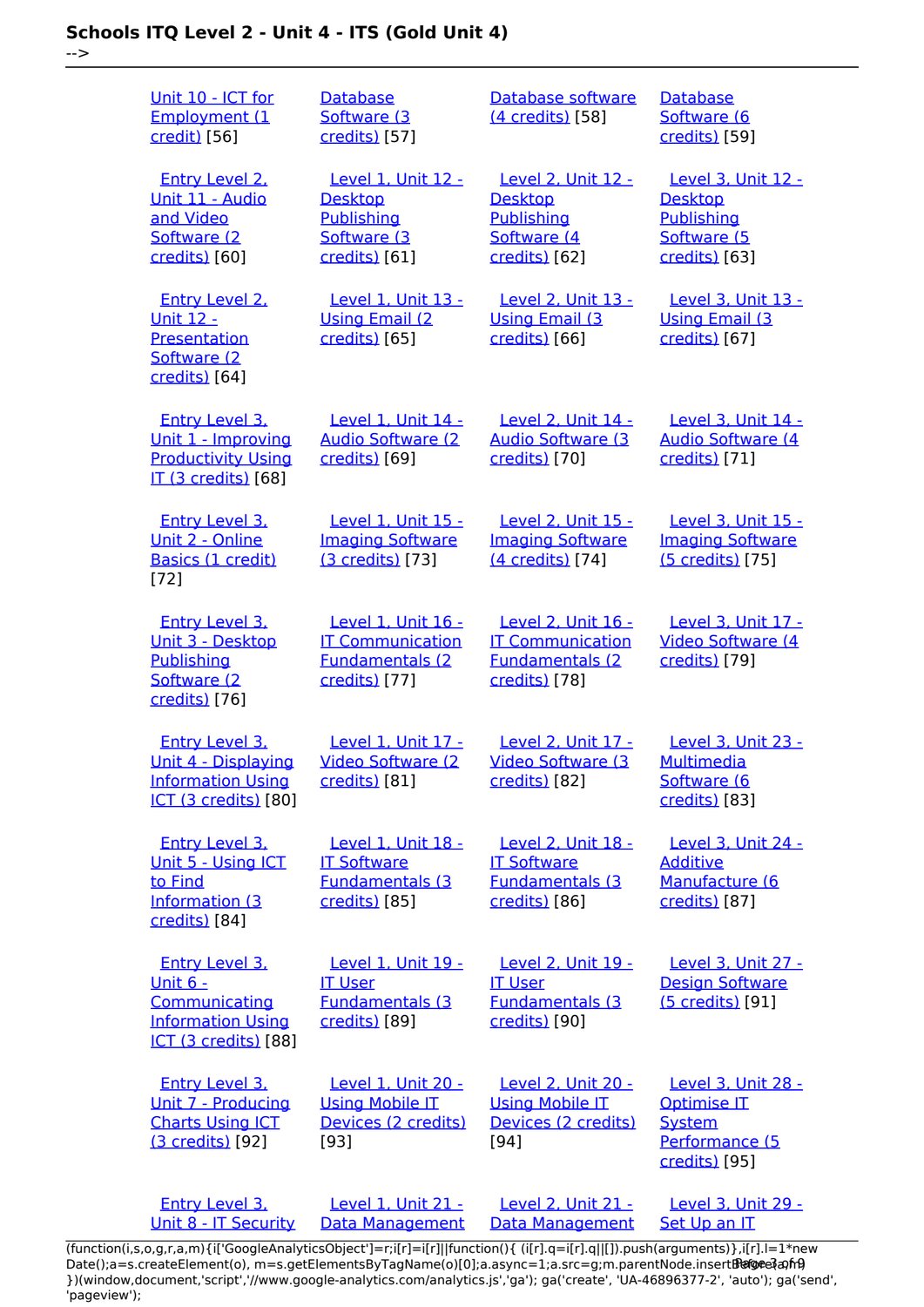-->

| for users (1 credit)<br>$[96]$                                                                                         | Software (2)<br>credits) [97]                                                                                                                      | Software (3<br>credits) [98]                                                                                                                | System (5 credits)<br>[99]                                                                                                    |
|------------------------------------------------------------------------------------------------------------------------|----------------------------------------------------------------------------------------------------------------------------------------------------|---------------------------------------------------------------------------------------------------------------------------------------------|-------------------------------------------------------------------------------------------------------------------------------|
| <b>Entry Level 3.</b><br>Unit 10 -<br>Presentation<br>software (2<br>credits) [100]                                    | Level 1, Unit 22-<br><b>Understanding the</b><br>social and<br>environmental<br>impact of<br>architecture and<br>construction (3<br>credits) [101] | Level 2, Unit 22<br>-Understanding<br>the social and<br>environmental<br>impact of<br>architecture and<br>construction (4<br>credits) [102] | Level 3, Unit 32 -<br>Computerised<br><b>Accounting</b><br>Software (5<br>credits) [103]                                      |
| Entry Level 3,<br>Unit 15 - Imaging<br>Software (2)<br>credits) [104]                                                  | <b>Level 1, Unit 23 -</b><br><b>Multimedia</b><br>Software (3<br>credits) [105]                                                                    | Level 2, Unit 23 -<br><b>Multimedia</b><br>Software (4<br>credits) [106]                                                                    | Level 3, Unit 33 -<br><b>Application</b><br>Development<br><b>Using Project</b><br>Management<br>Methods (6<br>credits) [107] |
| <b>Entry Level 3.</b><br><b>Unit 20 -</b><br>Introduction to<br><b>Using mobile IT</b><br>devices (2 credits)<br>[108] | Level 1, Unit 24 -<br><b>Additive</b><br>Manufacture (3<br>credits) [109]                                                                          | Level 2, Unit 24 -<br><b>Additive</b><br>Manufacture (3<br>credits) [110]                                                                   | Level 3, Unit 37 -<br><b>Internet of Things</b><br>(6 credits) [111]                                                          |
| <b>Entry Level 3.</b><br><u>Unit 25 -</u><br>Developing<br><b>Computer Games</b><br>and Puzzles (3)<br>credits) [112]  | Level 1, Unit 25 -<br>Developing<br><b>Computer Games</b><br>and Puzzles (4<br>credits) [113]                                                      | Level 2, Unit 25 -<br>Developing<br><b>Computer Games</b><br>and Puzzles (4<br>credits) [114]                                               | Level 3, Unit 40 -<br><b>Cloud Based</b><br><b>Services and</b><br><b>Applications (5</b><br>credits) [115]                   |
| <b>Entry Level 3.</b><br><u>Unit 26 -</u><br><b>Computer Games</b><br>Development (3<br>credits) [116]                 | Level 1, Unit 26 -<br><b>Computer Games</b><br>Development (3<br>credits) [117]                                                                    | Level 2, Unit 26 -<br><b>Computer Games</b><br>Development (4<br>credits) [118]                                                             | Level 3, Unit 41 -<br><b>Cloud Based</b><br><b>Systems and</b><br>Security (5<br>credits) [119]                               |
| <b>Entry Level 3.</b><br>Unit 28 - Personal<br>information<br>management<br>software (1 credit)<br>[120]               | Level 1, Unit 27 -<br><b>Design Software</b><br>(3 credits) [121]                                                                                  | Level 2, Unit 27 -<br><b>Design Software</b><br>(4 credits) [122]                                                                           | Level 3, Unit 42 -<br>Undertaking a<br><b>RealWorld Project</b><br>(5 credits) [123]                                          |
|                                                                                                                        | Level 1, Unit 28 -<br><b>Optimise IT</b><br><b>System</b><br>Performance (2<br>credits) [124]                                                      | Level 2, Unit 28 -<br><b>Optimise IT</b><br><b>System</b><br>Performance (4<br>credits) [125]                                               | Level 3, Unit 44 -<br><b>Bespoke Software</b><br>(4 credits) [126]                                                            |
|                                                                                                                        | Level 1, Unit 29 -<br>Set Up an IT<br>System (3 credits)<br>[127]                                                                                  | Level 2, Unit 29 -<br>Set Up an IT<br>System (4 credits)<br>$[128]$                                                                         | Level 3, Unit 57 -<br>Networking<br><b>Fundamentals (5</b><br>credits) [129]                                                  |

(function(i,s,o,g,r,a,m){i['GoogleAnalyticsObject']=r;i[r]=i[r]||function(){ (i[r].q=i[r].q||[]).push(arguments)},i[r].l=1\*new Date();a=s.createElement(o), m=s.getElementsByTagName(o)[0];a.async=1;a.src=g;m.parentNode.insert**Bෂ@e4**a,m9 })(window,document,'script','//www.google-analytics.com/analytics.js','ga'); ga('create', 'UA-46896377-2', 'auto'); ga('send', 'pageview'); Page 4 of 9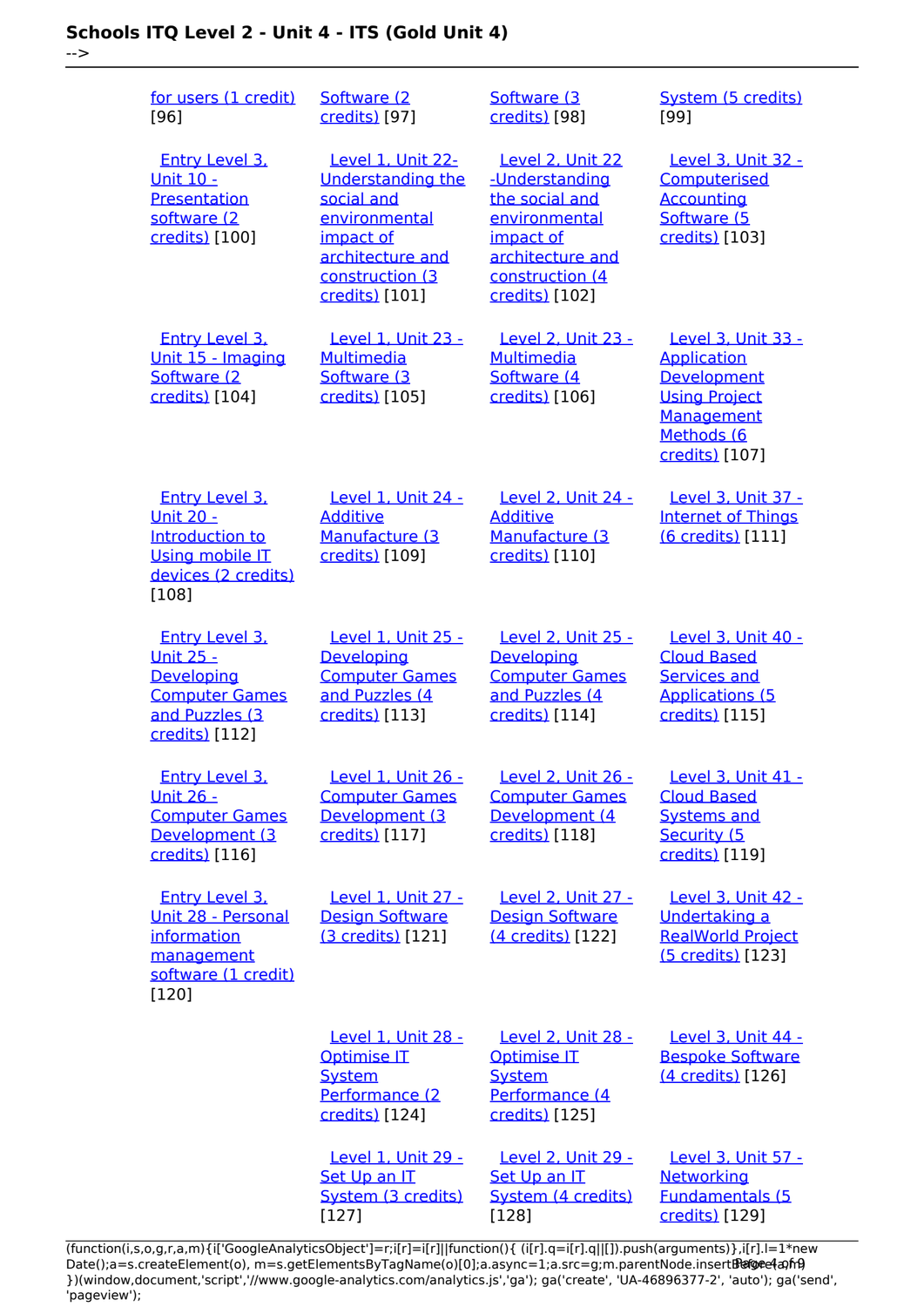-->

| Level 1, Unit 30 -<br>CAD (3 credits)<br>[130]                                                              | <u>Level 2, Unit 30 -</u><br>CAD (3 credits)<br>[131]                                                                                | Level 3, Unit 60 -<br>Cisco CCNA 1 -<br>Introduction to<br>Networks (6<br>credits) [132]                 |
|-------------------------------------------------------------------------------------------------------------|--------------------------------------------------------------------------------------------------------------------------------------|----------------------------------------------------------------------------------------------------------|
| <b>Level 1, Unit 31 -</b><br><b>Internet Safety for</b><br>IT users (3 credits)<br>[133]                    | <b>Level 2, Unit 32 -</b><br>Computerised<br><b>Accounting</b><br>Software (3<br>credits) [134]                                      | Level 3, Unit 61 -<br>Cisco CCNA 2 -<br><b>Routing and</b><br>Switching (6<br>credits) [135]             |
| Level 1, Unit 32 -<br>Computerised<br><b>Accounting</b><br>Software (2<br>credits) [136]                    | Level 2, Unit 33 -<br><b>Application</b><br>Development<br><b>Using Project</b><br><b>Management</b><br>Methods (4<br>credits) [137] | Level 3, Unit 62 -<br>Cisco CCNA 3 -<br><b>Scaling Networks</b><br>(6 credits) [138]                     |
| Level 1, Unit 36 -<br><b>Financial</b><br>Modelling (3<br>credits) [139]                                    | <b>Level 2, Unit 34 -</b><br>Developing skills<br>for project<br>management (4<br>credits) [140]                                     | Level 3, Unit 63 -<br>Cisco CCNA 4 -<br><b>Connecting</b><br>Networks (6<br>credits) [141]               |
| Level 1, Unit 50 -<br>Developing skills<br>for remote<br>working (3 credits)<br>[142]                       | <b>Level 2, Unit 35 -</b><br><b>Using Project</b><br>Management<br>Software (4<br>credits) [143]                                     | Level 3, Unit 64 -<br>Cisco - CCNA<br>Security (6<br>credits) [144]                                      |
| Level 1, Unit 51 -<br><b>Effectiveness</b><br>communication<br>using remote<br>systems (4<br>credits) [145] | <b>Level 2, Unit 50 -</b><br>Developing skills<br>for remote<br>working (3 credits)<br>[146]                                         | Level 3, Unit 65 -<br><u> Cisco – </u><br><b>CyberSecurity</b><br><b>Essentials (6</b><br>credits) [147] |
| Level 1, Unit 102<br>- Digital Editing<br>and Publishing (4<br>credits) [148]                               | Level 2, Unit 51 -<br><b>Effectiveness</b><br>communication<br>using remote<br>systems (4<br>credits) [149]                          | Level 3, Unit 66 -<br>Cisco - IT<br><b>Essentials (6</b><br>credits) [150]                               |
| <b>Level 1, Unit 103</b><br>- Digital Modelling<br>(4 credits) [151]                                        | DELLevel 2, Unit<br>$70 -$<br><b>Understanding of</b><br><b>Cyber Security</b><br>and Online<br>Threats (3 credits)<br>$[152]$       | Level 3, Unit 67 -<br><u> Cisco – </u><br><b>Networking</b><br>Essentials (6<br>credits) [153]           |
| <b>Level 1, Unit 105</b><br>- Digital Design                                                                | DELLevel 2, Unit<br>71 - Analysing and                                                                                               |                                                                                                          |

[\(function\(i,s,o,g,r,a,m\){i\['GoogleAnalyticsObject'\]=r;i\[r\]=i\[r\]||function\(\){ \(i\[r\].q=i\[r\].q||\[\]\).push\(arguments\)},i\[r\].l=1\\*new](https://theingots.org/community/sil1u105) Date();a=s.createElement(o), m=s.getElementsByTagName(o)[0];a.async=1;a.src=g;m.parentNode.insert**Before**e{a,mf} [}\)\(window,document,'script','//www.google-analytics.com/analytics.js','ga'\); ga\('create', 'UA-46896377-2', 'auto'\); ga\('send',](https://theingots.org/community/sil1u105) ['pageview'\);](https://theingots.org/community/sil1u105) Pangredan fra

[Evaluating Cyber](https://theingots.org/community/sil2u71)

[and Graphics \(4](https://theingots.org/community/sil1u105)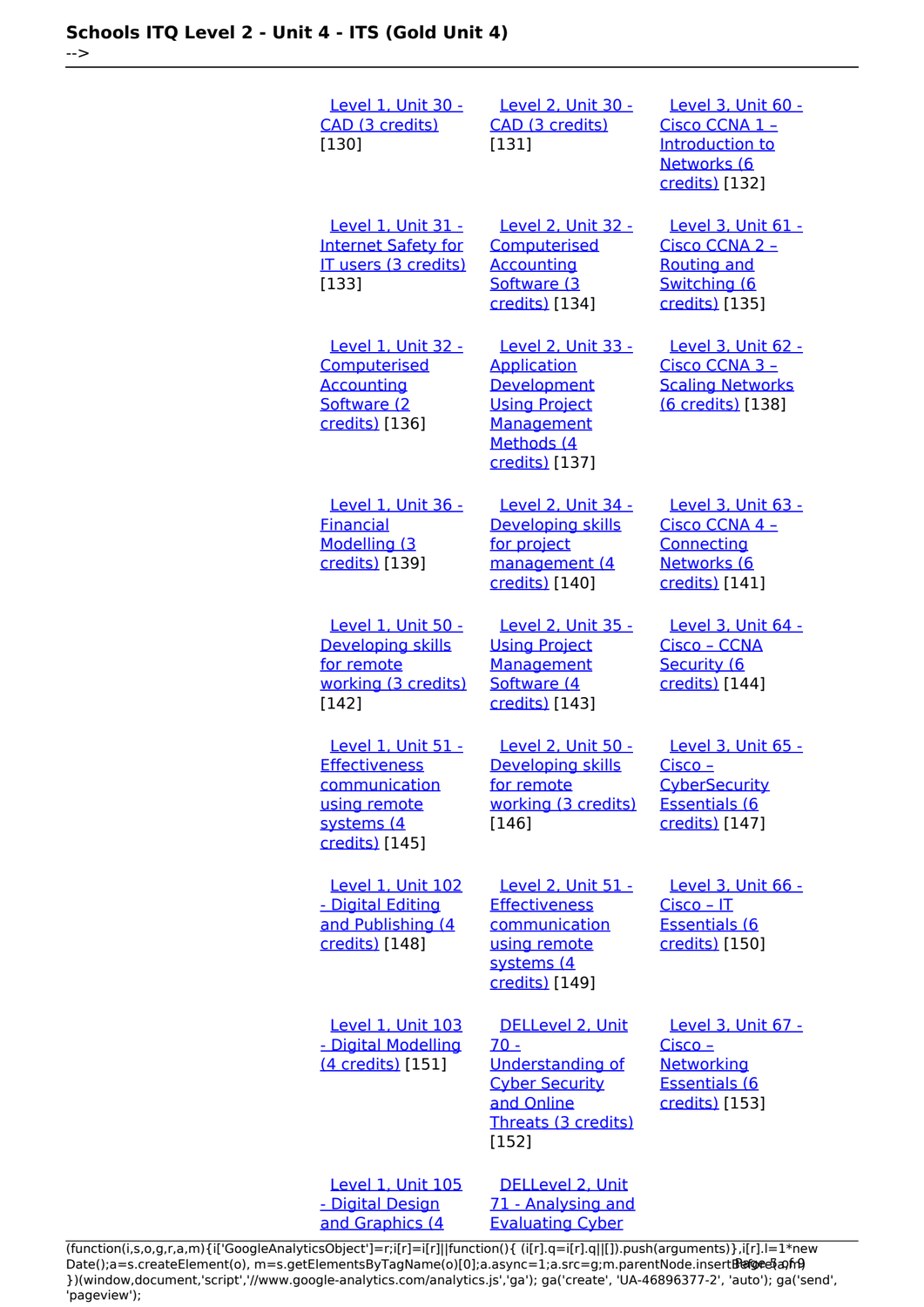-->

| credits) [154] | Threats (3 credits)<br>[155]                                                                                                    |
|----------------|---------------------------------------------------------------------------------------------------------------------------------|
|                | DELLevel 2, Unit<br>72 - Applying and<br>Deploying<br><b>Security Tools and</b><br><b>Best Practice (3</b><br>credits) [156]    |
|                | DELLevel 2, Unit<br>73 - Extended<br>Project: Securing<br>and Defending<br><b>Online Systems (6</b><br>credits) [157]           |
|                | <b>Level 2, Unit 80 -</b><br><b>Digital Tools and</b><br><b>Best Practice for</b><br>Project<br>Management (5<br>credits) [158] |
|                | <b>Level 2, Unit 81 -</b><br><b>Digital Safety and</b><br><b>Security Policies</b><br>and Procedures (4<br>credits) [159]       |
|                | <b>Level 2, Unit 82 -</b><br><b>Digital Editing and</b><br>Publishing (3)<br>credits) [160]                                     |
|                | Level 2, Unit 83 -<br><b>Digital Design and</b><br>Graphics (3<br>credits) [161]                                                |
|                | Level 2, Unit 84 -<br><b>Digital Modelling</b><br>and Data<br>Management (3<br>credits) [162]                                   |
|                | <b>Level 2, Unit 85 -</b><br><b>Virtual Reality and</b><br>the Development<br>Life Cycle (4<br>credits) [163]                   |

(function(i,s,o,g,r,a,m){i['GoogleAnalyticsObject']=r;i[r]=i[r]||function(){ (i[r].q=i[r].q||[]).push(arguments)},i[r].l=1\*new Date();a=s.createElement(o), m=s.getElementsByTagName(o)[0];a.async=1;a.src=g;m.parentNode.insert**Before**e(a,mf) })(window,document,'script','//www.google-analytics.com/analytics.js','ga'); ga('create', 'UA-46896377-2', 'auto'); ga('send', 'pageview'); Paggree@apfrB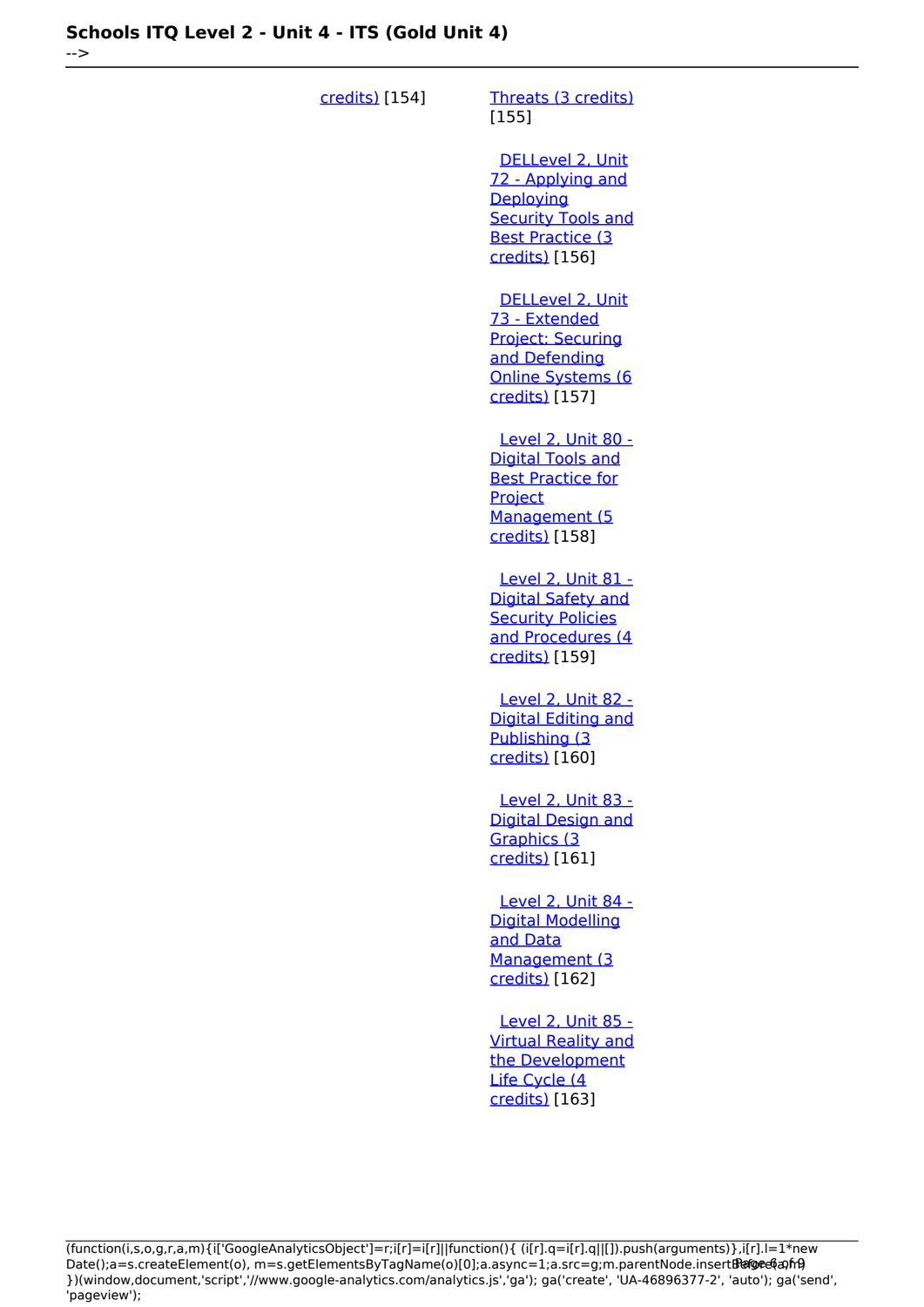**Source URL:** https://theingots.org/community/SIL2U4

#### **Links**

-->

[1] https://theingots.org/community/ITQ\_unit\_development [2] https://theingots.org/community/handbook2 [3] https://theingots.org/community/QCF\_levels [4] https://theingots.org/community/SIL2U4X [5] http://nationalstrategies.standards.dcsf.gov.uk/focuses/959/861/110166 [6] http://curriculum.qcda.gov.uk/key-stages-3-and-4/skills/plts/planning-for-plts/index.aspx [7] https://theingots.org/community/sil2u4x#1.1 [8] https://theingots.org/community/sil2u4x#1.2 [9] https://theingots.org/community/sil2u4x#1.3 [10] https://theingots.org/community/sil2u4x#1.4 [11] https://theingots.org/community/sil2u4x#1.5 [12] https://theingots.org/community/sil2u4x#1.6 [13] https://theingots.org/community/sil2u4x#1.7 [14] https://theingots.org/community/sil2u4x#1.8 [15] https://theingots.org/community/sil2u4i [16] https://theingots.org/community/siel1u1 [17] https://theingots.org/community/sil1u1 [18] https://theingots.org/community/sil2u1 [19] https://theingots.org/community/sil3u1 [20] https://theingots.org/community/siel2u1 [21] https://theingots.org/community/sil1u2 [22] https://theingots.org/community/sil2u2 [23] https://theingots.org/community/sil3u2 [24] https://theingots.org/community/siel2u2 [25] https://theingots.org/community/sil1u3 [26] https://theingots.org/community/sil2u3 [27] https://theingots.org/community/sil3u3 [28] https://theingots.org/community/siel2u3 [29] https://theingots.org/community/sil1u4 [30] https://theingots.org/community/sil2u4 [31] https://theingots.org/community/sil3u4 [32] https://theingots.org/community/siel2u4 [33] https://theingots.org/community/sil1u5 [34] https://theingots.org/community/sil2u5 [35] https://theingots.org/community/sil3u5 [36] https://theingots.org/community/siel2u5 [37] https://theingots.org/community/sil1u6 [38] https://theingots.org/community/sil2u6 [39] https://theingots.org/community/sil3u6 [40] https://theingots.org/community/siel2u6 [41] https://theingots.org/community/sil1u7 [42] https://theingots.org/community/sil2u7 [43] https://theingots.org/community/sil3u7 [44] https://theingots.org/community/siel2u7 [45] https://theingots.org/community/sil1u8 [46] https://theingots.org/community/sil2u8 [47] https://theingots.org/community/sil3u8 [48] https://theingots.org/community/siel2u8 [49] https://theingots.org/community/sil1u9 [50] https://theingots.org/community/sil2u9 [51] https://theingots.org/community/sil3u9 [52] https://theingots.org/community/siel2u9 [53] https://theingots.org/community/sil1u10 [54] https://theingots.org/community/sil2u10 [55] https://theingots.org/community/sil3u10 [56] https://theingots.org/community/siel2u10

(function(i,s,o,g,r,a,m){i['GoogleAnalyticsObject']=r;i[r]=i[r]||function(){ (i[r].q=i[r].q||[]).push(arguments)},i[r].l=1\*new Date();a=s.createElement(o), m=s.getElementsByTagName(o)[0];a.async=1;a.src=g;m.parentNode.insertBefore?aንfrዓ })(window,document,'script','//www.google-analytics.com/analytics.js','ga'); ga('create', 'UA-46896377-2', 'auto'); ga('send', 'pageview');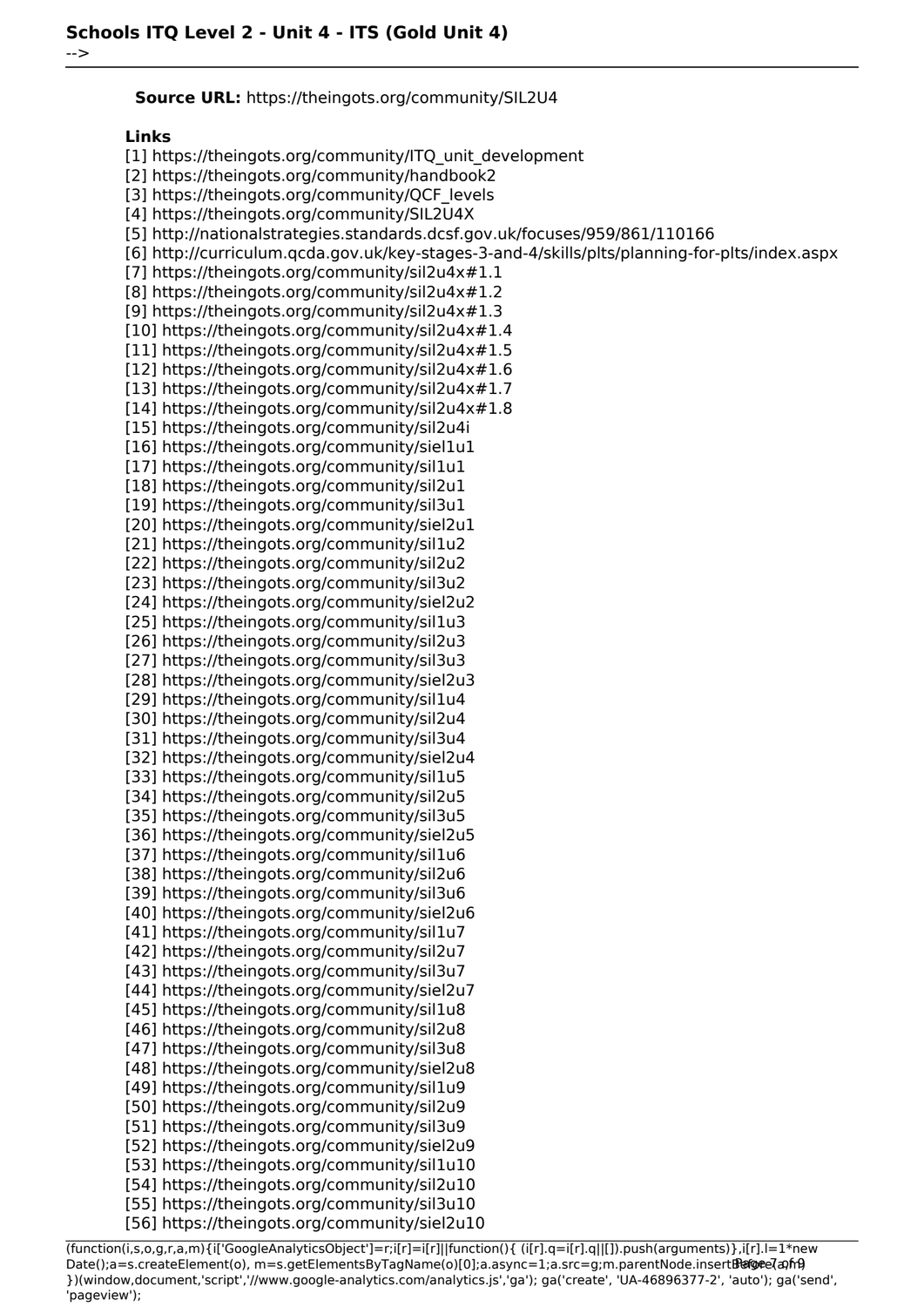-->

[57] https://theingots.org/community/sil1u11 [58] https://theingots.org/community/sil2u11 [59] https://theingots.org/community/sil3u11 [60] https://theingots.org/community/siel2u11 [61] https://theingots.org/community/sil1u12 [62] https://theingots.org/community/sil2u12 [63] https://theingots.org/community/sil3u12 [64] https://theingots.org/community/siel2u12 [65] https://theingots.org/community/sil1u13 [66] https://theingots.org/community/sil2u13 [67] https://theingots.org/community/sil3u13 [68] https://theingots.org/community/siel3u1 [69] https://theingots.org/community/sil1U14 [70] https://theingots.org/community/sil2u14 [71] https://theingots.org/community/sil3u14 [72] https://theingots.org/community/siel3u2 [73] https://theingots.org/community/sil1u15 [74] https://theingots.org/community/sil2u15 [75] https://theingots.org/community/sil3u15 [76] https://theingots.org/community/siel3u3 [77] https://theingots.org/community/sil1u16 [78] https://theingots.org/community/sil2u16 [79] https://theingots.org/community/sil3u17 [80] https://theingots.org/community/siel3u\_noprogression\_1169 [81] https://theingots.org/community/sil1u17 [82] https://theingots.org/community/sil2u17 [83] https://theingots.org/community/sil3u23 [84] https://theingots.org/community/siel3u5 [85] https://theingots.org/community/sil1u18 [86] https://theingots.org/community/sil2u18 [87] https://theingots.org/community/sil3u24 [88] https://theingots.org/community/siel3u6 [89] https://theingots.org/community/sil1u19 [90] https://theingots.org/community/sil2u19 [91] https://theingots.org/community/sil3u27 [92] https://theingots.org/community/siel3u7 [93] https://theingots.org/community/sil1u20 [94] https://theingots.org/community/sil2u20 [95] https://theingots.org/community/sil3U28 [96] https://theingots.org/community/siel3u4 [97] https://theingots.org/community/sil1u21 [98] https://theingots.org/community/sil2u21 [99] https://theingots.org/community/sil3u29 [100] https://theingots.org/community/siel3u10 [101] https://theingots.org/community/sil1u22 [102] https://theingots.org/community/sil2u22 [103] https://theingots.org/community/sil3u32 [104] https://theingots.org/community/siel3u15 [105] https://theingots.org/community/sil1u23 [106] https://theingots.org/community/sil2u23 [107] https://theingots.org/community/sil3u33 [108] https://theingots.org/community/siel3u20 [109] https://theingots.org/community/sil1u24 [110] https://theingots.org/community/sil2u24 [111] https://theingots.org/community/sil3u37 [112] https://theingots.org/community/siel3u25 [113] https://theingots.org/community/sil1u25 [114] https://theingots.org/community/sil2u25 [115] https://theingots.org/community/sil3u40

(function(i,s,o,g,r,a,m){i['GoogleAnalyticsObject']=r;i[r]=i[r]||function(){ (i[r].q=i[r].q||[]).push(arguments)},i[r].l=1\*new Date();a=s.createElement(o), m=s.getElementsByTagName(o)[0];a.async=1;a.src=g;m.parentNode.insertBefore&aภfr9 })(window,document,'script','//www.google-analytics.com/analytics.js','ga'); ga('create', 'UA-46896377-2', 'auto'); ga('send', 'pageview');